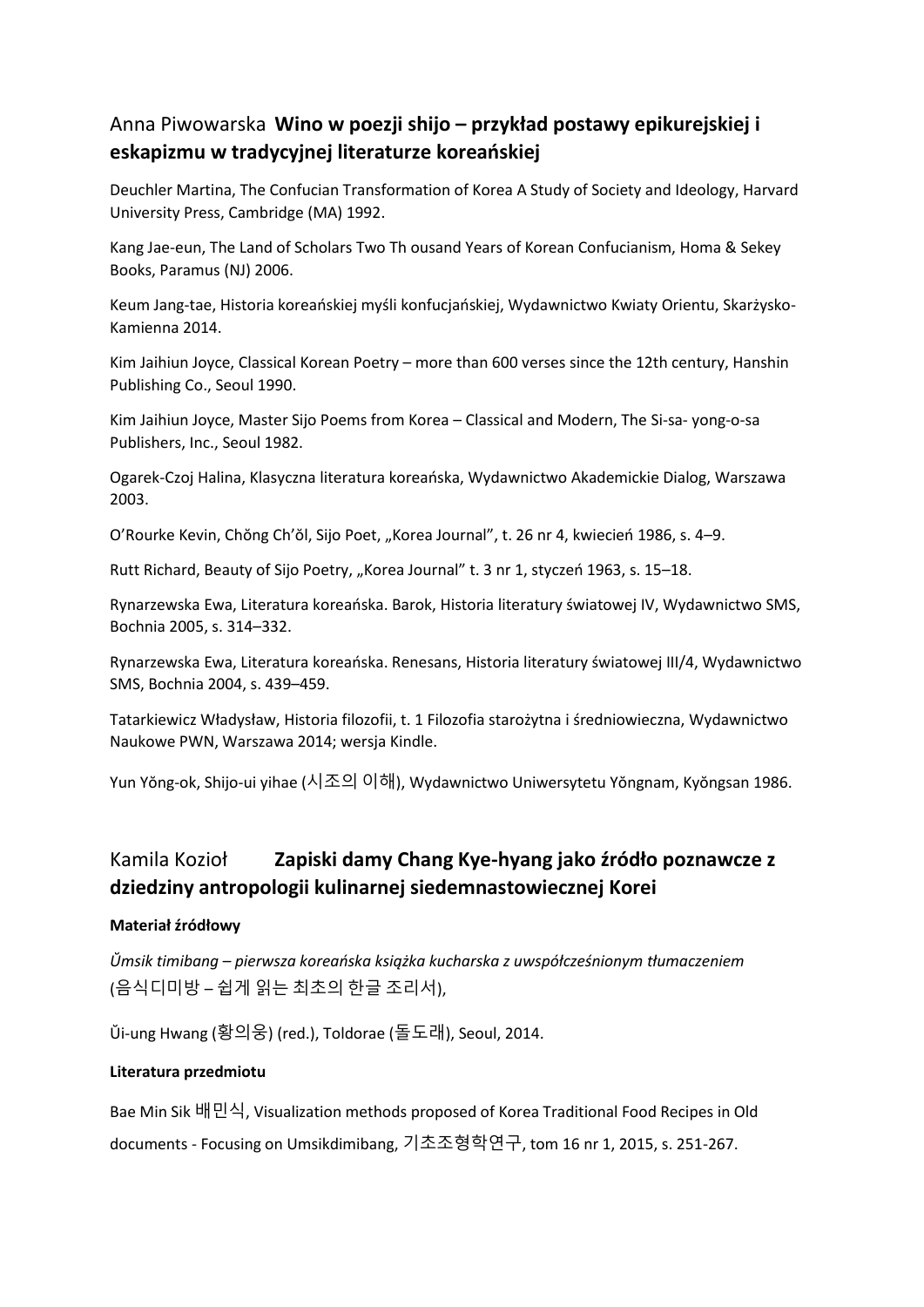Bae Young-Dong 배영동, Historical Research for the Actual Name of Jang, Gye-Hyang, the author of Eumsikdimibang, 실천민속학 연구 nr 19, 2012., s 163-186. <https://doi.org/10.35638/kjfs..30.201206.008>

Choi Jae Mok 최재목, Becoming Sage in Women Confucian Janggyehyang of the Joseon Dynasty, 양명학 nr 37, 2014, s. 143-176. <https://doi.org/10.17088/tksyms.2014..37.005>

Kim Soyeong, Jihye Yang, Lee Seungmin, Lee Youngmi, Literature Review of Spices Used in Cookbooks Published in 1400~1700s, The Korean Society of Food Culture, 한국식생활문화학회지 nr 30 (3), 2015, s. 267-283. <https://doi.org/10.7318/KJFC/2015.30.3.267>

Kim Up-Sik, Ko Hee-Chul, Literature Review on the Ingredients and Cooking Methods for the Side Dishes in the Eumsikdimibang, "The Korean Journal of Culinary Research", tom 12, nr 1, 2006, s. 93- 110.

Lee Nan-su, A Study on Head Families' Salim Culture Based on Old Cook Books - Focusing on Suwunjapbang, Eumsikdimibang and Onjubeop, 어문론총, 62호, 2014, s. 253-254.

Lee SoonGu, The Exemplar Wife: The Life of Lady Chang of Andong in Historical Context, [w:] Women and Confucianism in Chŏson Korea: New Perspectives, Youngmin Kim, Michael J. Pettid (red.), State University of New York Press, Albany (NY), 2011, s. 29-48.

Lim Hyun Cheol, Kim Ji Hyun, The Study on the Eumshik Dimibang'commercialization, 한국외식산업학회지 tom 5 nr 2, 2009, s. 173-192.

Litwinowicz-Droździel Małgorzata, Słowacki piecze babki, czyli przymiarki do antropologii ciasta, [w:] Pongo tom V: Antropologia praktyk kulinarnych. Szkice, Roman Chymkowski, Anna Jaroszuk, MałgorzataMostek (red.), Wydawnictwa Uniwersytetu Warszawskiego, Warszawa 2012, s. 175-187.

Pettid Michael J., Korean Cuisine. An Illustrated Guide, Reaktion Books, London 2008.

#### **Źródła internetowe**

Kanał Youtube z nagraniami stacji SBS <https://www.youtube.com/user/sinabro90> – dostęp 18.07.2019.

*Koreańska encyklopedia internetowa Naver terms* <http://terms.naver.com/> –dostęp 22.06.2019.

Film dokumentalny *Eumsikdimibang* <https://www.youtube.com/watch?v=P8DkQOPH204> – dostęp 10.06.2019.

Strona internetowa Fundacji edukacyjnej prowadzącej badania nad spuścizną Chang Kye-hyang 장계향문화체험교육원 [https://www.yyg.go.kr/jghcenter](https://www.yyg.go.kr/jghcenter%20–%20dostęp%2012.06.2019) – dostęp 12.06.2019.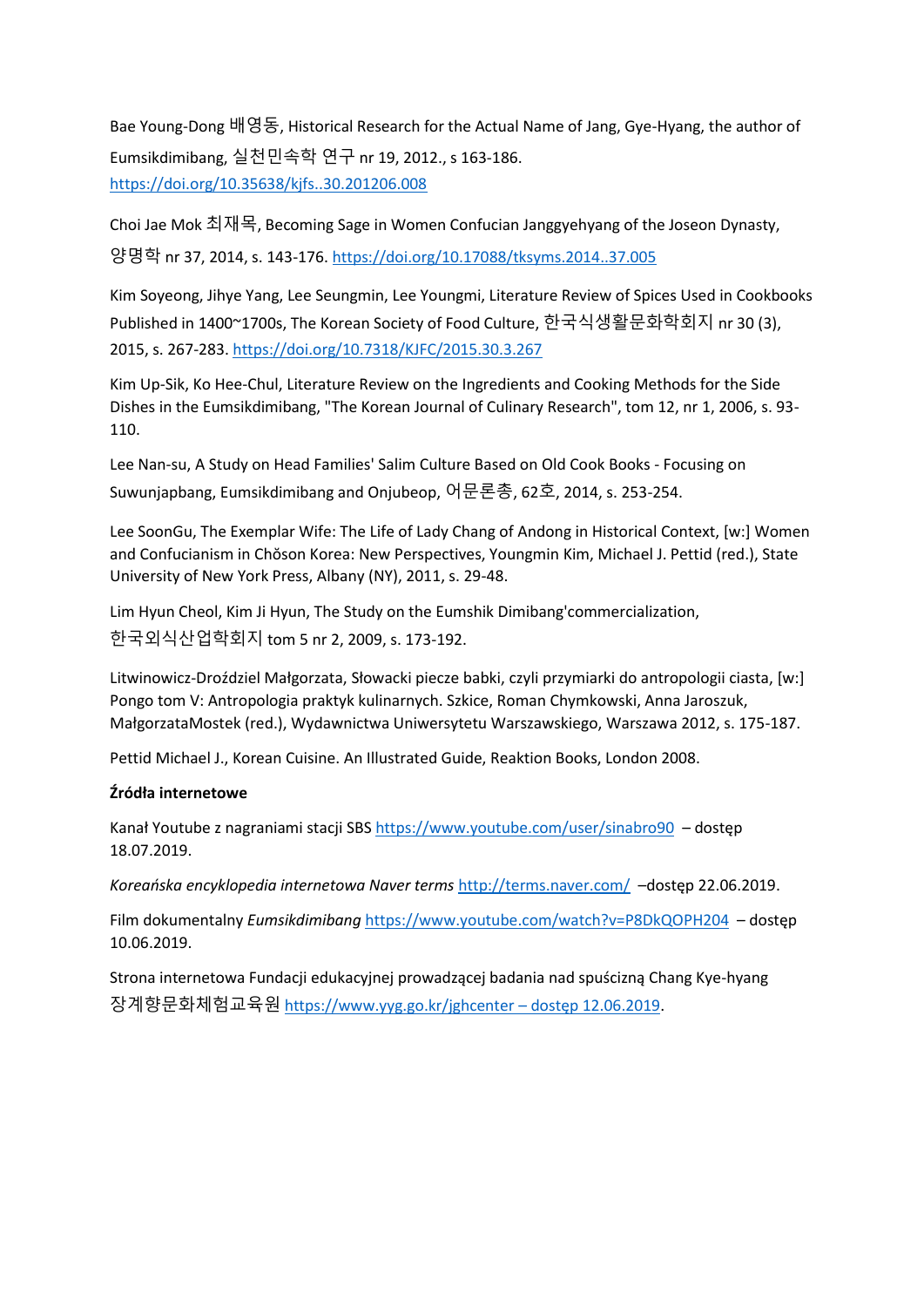# Jakub Taylor **Prehistoryczna i wczesnohistoryczna kuchnia południowego wybrzeża koreańskiego – zarys dziejów i propozycja nowej systematyzacji badań**

Barnes Gina L., The Rise of Civilization in East Asia: The Archaeology of China, Korea and Japan, Thames and Hudson, London 1999.

Binford Lewis R., Archaeological Theory and Method, [w:] New Perspectives in Archaeology, Sally R. Binford & Lewis R. Binford (red.), Aldine Publishing Co., Chicago 1968, s. 1-32.

Braudel Fernand, Struktury codzienności. Kultura materialna, gospodarka i kapitalizm. XV-XVIII wiek, PIW, Warszawa 2019.

Carr Edward H., What Is History? Vintage Books, New York (NY) 1961.

Crawford Gary W., East Asian Plant Domestication, [w:] An Archaeology of Asia, Miriam T. Stark (red.), Blackwell Publishing Ltd., Malden (MA) 2006, s. 77-95. <https://doi.org/10.1002/9780470774670.ch5>

Crawford Gary W., Lee Gyoung-Ah, Agricultural Origins in the Korean Peninsula, "Antiquity" 2003, nr 77, s. 87-95. <https://doi.org/10.1017/S0003598X00061378>

Cultural Politics of Food and Eating, James L. Watson, Melissa L. Caldwell (red.), Blackwell Publishing Co., Malden (MA) 2005.

Cwiertka Katarzyna J., The Soy Sauce Industry in Korea: Scrutinising the Legacy of Japanese Colonialism, "Asian Studies Review" 2006 nr 30, s. 389-410. <https://doi.org/10.1080/10357820601044950>

Han Young Woo, A Review of Korean History, t. 1, Kyongsaewon, Paju 2010.

Kossecki Józef, Cybernetyka kultury, Biblioteka Myśli Współczesnej, PIW, Warszawa 1974.

Kossecki Józef, Cybernetyka społeczna, wyd. 2 rozsz., PWN, Warszawa 1981.

Kurlansky Mark, Salt, Penguin Books, London 2003.

Kwak Jong-Chul, Prehistoric Wet-Field Rice Agriculture in Korea, [w:] Ancient Rice Agriculture in Korea, National Museum of Korea (Symposium proceedings), Seoul 2000, s. 69-107.

Lee Sankil, Lee Gyoung-Ah, Current Research on Agricultural Sites in Korea, Paper presented at the 2nd Meeting of the Osaka Joint Research Task Comittee on Exchange Between Korean Peninsula and Japan, Osaka 2001, s. 1-11.

Mazur Marian, Cybernetyczna teoria układów samodzielnych, PWN, Warszawa 1966.

Mazur Marian, Jakościowa teoria informacji, WNT, Warszawa 1970.

Mintz Sidney.W., Sweetness and Power: The Place of Sugar in Modern Society, Penguin Books, New York 1985.

Mizoguchi Koji, Self-Identidication in the Modern and Post-Modern World and Archaeological Research: A Case Study from Japan, [w:] An Archaeology of Asia, Miriam T. Stark (red.), Blackwell Publishing Co., Malden (MA) 2006, s. 55-73. <https://doi.org/10.1002/9780470774670.ch4>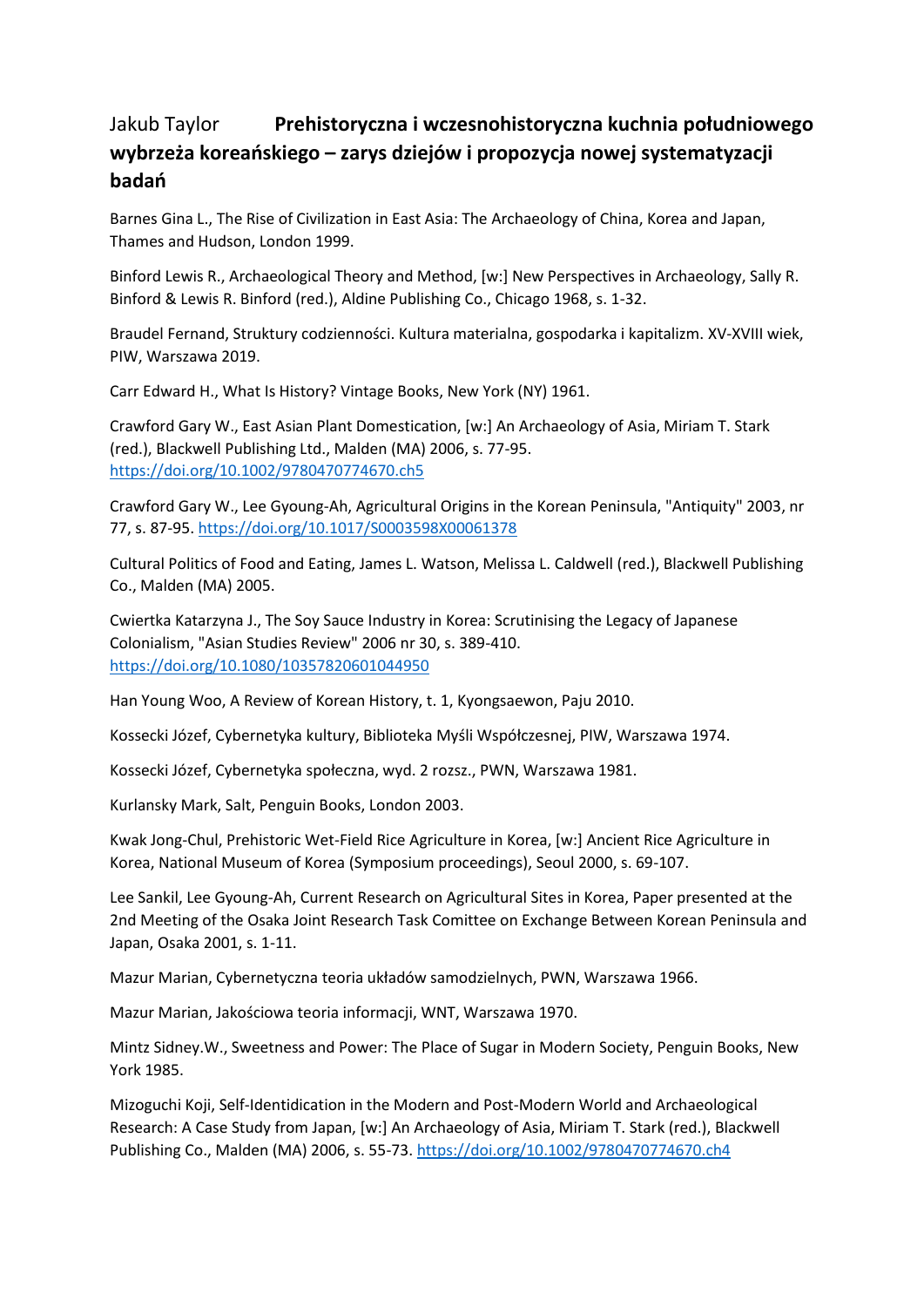Nahm Andrew C., Korea: Tradition and Transformation: A History of the Korean People, Hollym, Seoul 2016.

Nelson Sarah M., Korean Social Archaeology: Early Villages, Jimoonsang, Seoul 2004.

Rinos David, The Origins of Agriculture: An Evolutionary Perspective, Academic Press, Orlando (FL) 1984.

Rurarz Joanna P., Próba nowej interpretacji dziejów i tradycyjnej chronologii tzw. 'okresu trzech królestw' na Półwyspie Koreańskim (na podstawie źródeł koreańskich), praca doktorska, Sekcja Koreanistyki, Zakład Japonistyki i Koreanistyki, IO UW, Warszawa 2001.

Rurarz Joanna P., Historia Korei, Dialog, Warszawa 2005.

Sample Lillie Laetitia, Tongsamdong: A Contribution to Korean Neolithic Culture History, "Arctic Anthropology" 1974, nr 11(2), s. 1-125.

Taylor Jakub, Kultura życia codziennego w państwie Paekche V-VII w. Kultura kulinarna i kontakty handlowe, "Przegląd Orientalistyczny" 2008, nr 1, Wydawnictwo Naukowe PWN, Warszawa, s. 53-63.

국립나주문화재연구소(편), 한국의 고대 옹관, 학연문화사, 서울 2009. 권주현, 가야문화사연구, 박사학위논문, 대구 1998.

김도헌, 원시·고대 목제 절굿공이 검토, "호남고고학보" 2011, 38호, 순천 s. 39–58.

김민수, 노봉석, 양정현, 이서훈, 이희주, 정기옥, 일본고대사여행: 동아시아인의 길을 따라, 너머북스, 서울 2012.

김태식, 사국시대의 가야사연구, 서경문화사, 서울 2014.

박광춘, 새롭게 보는 가야고고학, 학연문화사, 서울 2006.

송기호, 우리역사읽기: 농사짓고 장사하고, t. 4, 서울대학교출판문화원, 서울 2015.

양기석, 박찬규, 임영진, 김영심, 최성락, 정재윤, 김낙중, 곽장근, 周裕 興, 武末純一, 전남지역 마한 소국과 백제, 연문화사, 사울 2013.

윤세영, 문헌사료로 본 삼국시대 사회 생활사, 서경문화사, 서울 2007.

이건무, 조현종, 선사 유물과 유적, 솔, 서울 2003.

이덕순, 남해안 생선요리축제 방문객 시장분석, "관광학연구" 1998, 22–2 호, 한국관괄학회, 서울.

이성우, 한국요리문화사, 교문사, 서울 1990.

조희승, 김석형, 초기조일관계사, 사회과학출판사, 평양 1988.

중앙문화재연구원 (편), 마한고고학개론, 진인진, 과천 2018.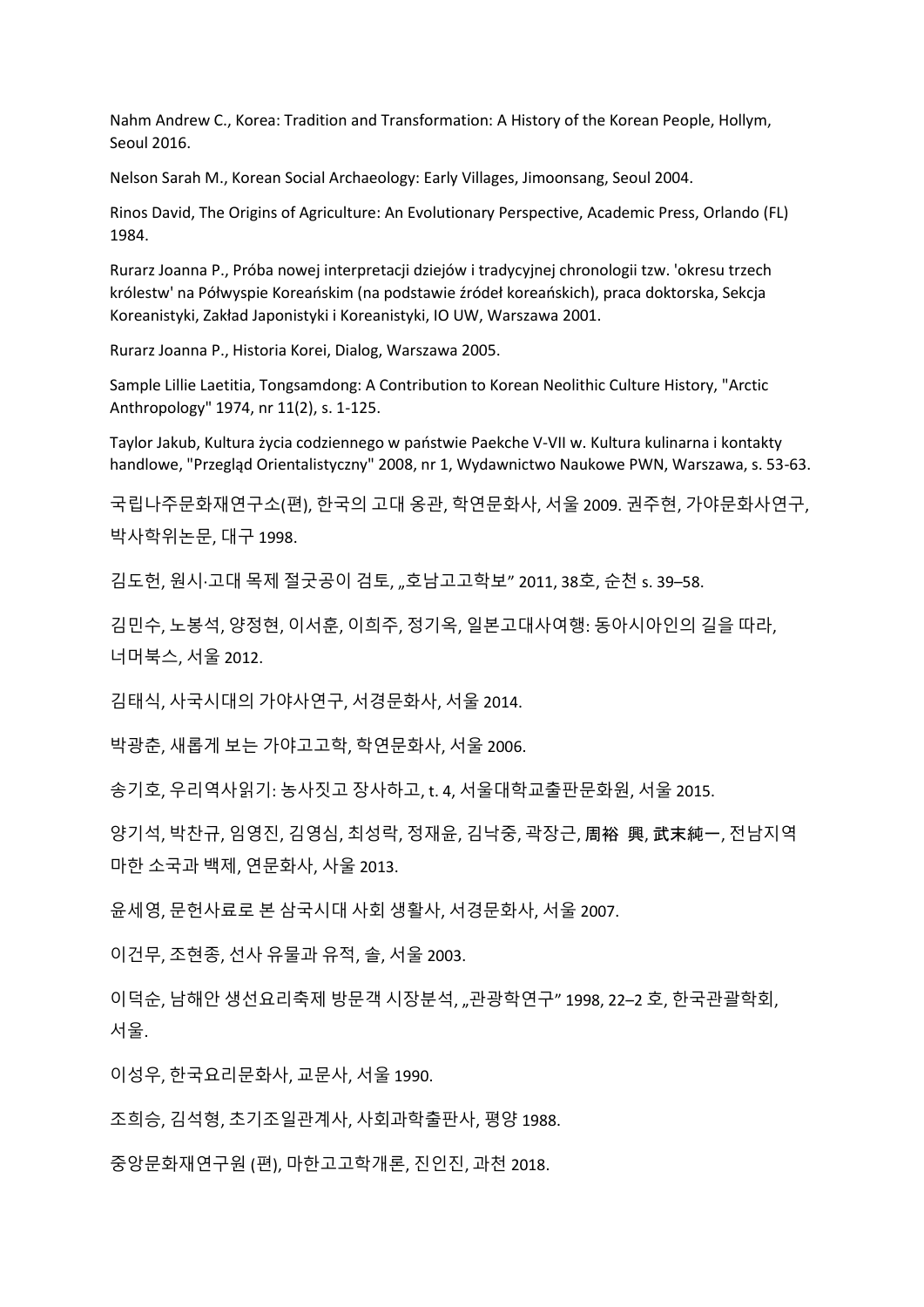최몽룡, 한국 고고학 연구*-*세계사속에서의 한국*-*, 주류성, 서울 2014.

최성락, 영산강유역의 고대사회, 학연문화사, 서울 1999.

최성락, 한국고고학의 새로운 방향, 주류성, 서울 2013.

카. 에드워드, 역사란 무엇인가, 까치, 파주 2015.

하부준코 羽生淳子, 일본 조몬 고고학, 강봉원 (역), 사회평론, 서울 2016.

한국고고학회 (편), 한국고고학 강의, 개정신판, 서울 2010.

한국고대사연구회 (편), 三韓의 社會와 文化*,* 신서원, 서울 1995.

# Justyna Najbar-Miller **Obraz jedzenia i picia w buddyjskiej obyczajowości klasztornej dawnej Korei na podstawie wybranych źródeł piśmienniczych i poetyckich**

#### **Materiały źródłowe**

*Collected Works of Korean Buddhism* 1, 元曉 Wŏnhyo: *Selected Works*, A. Charles Muller (red.), A. Charles Muller, Jin Y. Park, Sem Vermeersch (tłum.), Jogye Order of Korean Buddhism, Seoul 2012.

*Collected Works of Korean Buddhism* 2, 知訥 Chinul: *Selected Works*, Robert E. Buswell, Jr. (red. i tłum.), Jogye Order of Korean Buddhism, Seoul 2012.

*Collected Works of Korean Buddhism* 3, 休靜 Hyujeong: *Selected Works*, John Jorgensen (red. i tłum.) Jogye Order of Korean Buddhism, Seoul 2012.

*Collected Works of Korean Buddhism* 5, 華嚴 Hwaŏm II. *Selected works*, Richard D. McBride II (red. i tłum.), Jogye Order of Korean Buddhism, Seoul 2012.

*Collected Works of Korean Buddhism* 6. 諸敎學. *Doctrinal Treatises. Selected Works* A. Charles Muller (red.), A. Charles Muller & Richard D. McBride II (tłum.), Jogye Order of Korean Buddhism, Seoul 2012.

*Collected Works of Korean Buddhism* 9, 詩選集 *Seon Poems*: *Selected Works*, Roderick Whitfield (red.), Roderick Whitfield, Young-Eui Park (tłum.), Jogye Order of Korean Buddhism, Seoul 2012.

*Collected Works of Korean Buddhism* 11, 梵網經古迹記 *Exposition of the Sutra of Brahma's Net*, A. Charles Muller (red. i tłum.), Jogye Order of Korean Buddhism, Seoul 2012.

*Han'guk chŏnt'ong sasang ch'ongsŏ. Pulgyop'yŏn* 01 ('Dzieła zebrane koreańskiego buddyzmu' 01), Chŏngsŏn Wŏnhyo (精選元曉정선원효, Wŏnhyo. *Wybór tekstów*), Haeju (tłum. i oprac.), Jogye Order of Korean Buddhism, Seoul 2009.

*Han'guk chŏnt'ong sasang ch'ongsŏ. Pulgyop'yŏn* 02 ('Dzieła zebrane koreańskiego buddyzmu' 02), Chŏngsŏn Chinul (精選知訥정선지눌, Chinul. *Wybór tekstów*), Haeju (tłum. i oprac.), Jogye Order of Korean Buddhism, Seoul 2009.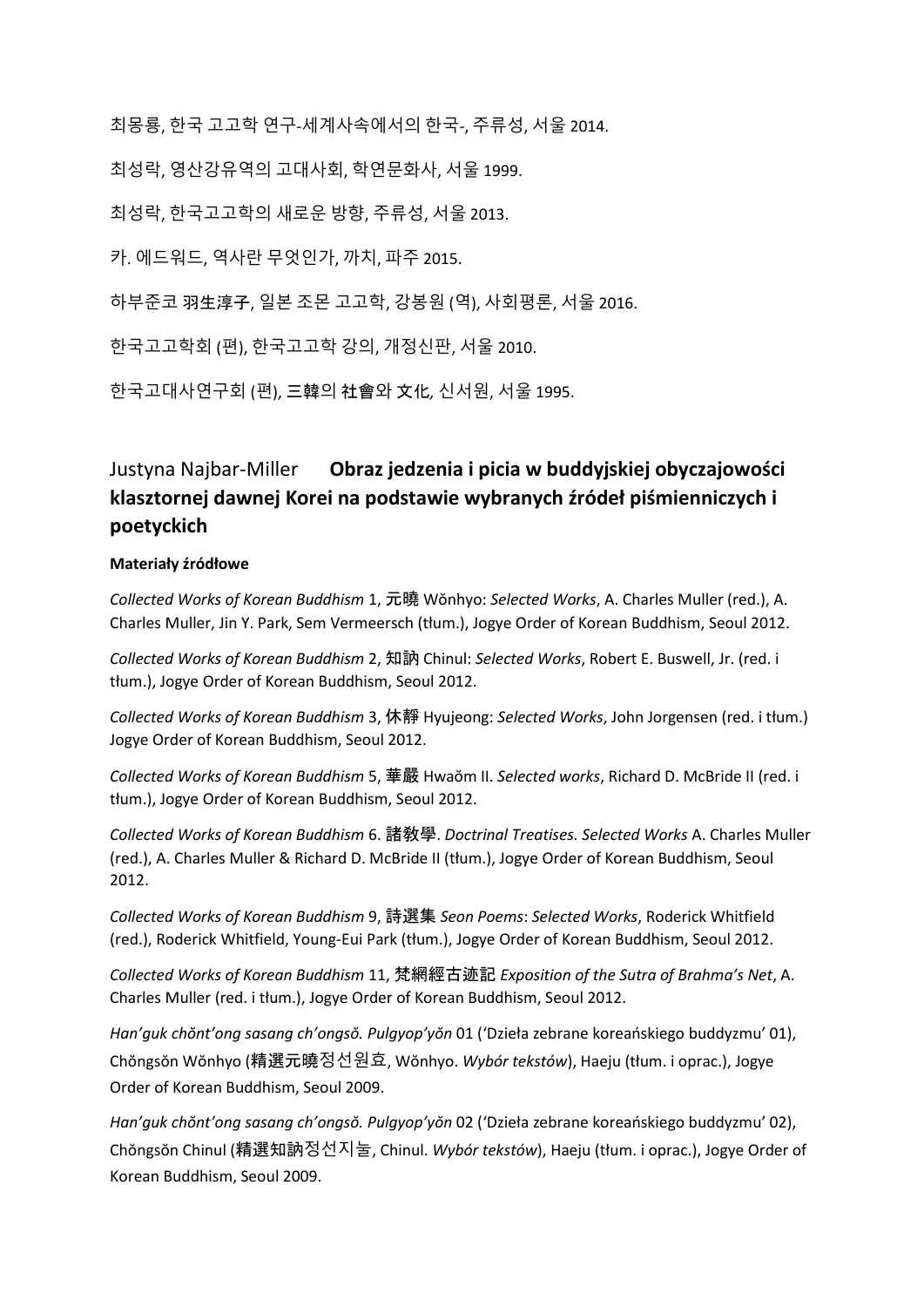*Han'guk chŏnt'ong sasang ch'ongsŏ. Pulgyop'yŏn* 03 ('Dzieła zebrane koreańskiego buddyzmu' 03), Chŏngsŏn Hyujŏng (精選休靜정선휴정, Hyujŏng. *Wybór tekstów*), Kim Yŏng-uk (tłum. i oprac.), Jogye Order of Korean Buddhism, Seoul 2010.

*Han'guk chŏnt'ong sasang ch'ongsŏ. Pulgyop'yŏn* 05 ('Dzieła zebrane koreańskiego buddyzmu' 05), Chŏngsŏn Hwaŏm II (精選華嚴 정선화엄 II, Hwaŏm. *Wybór tekstów II*), Chŏng Pyŏng-sam (tłum. i oprac.), Jogye Order of Korean Buddhism, Seoul 2009.

*Han'guk chŏnt'ong sasang ch'ongsŏ. Pulgyop'yŏn* 06 ('Dzieła zebrane koreańskiego buddyzmu' 06), Chŏngsŏn Chegyohak (精選諸敎學정선제교학, *Wybor tekstow doktrynalnych*), Chŏng Pyŏng-sam (tłum. i oprac.), Jogye Order of Korean Buddhism, Seoul 2009.

*Han'guk chŏnt'ong sasang ch'ongsŏ. Pulgyop'yŏn* 09 ('Dzieła zebrane koreańskiego buddyzmu' 09), *Chŏngsŏn sisŏnjip* (精選詩選集, 정선시선집, *Zbior poezji buddyjskiej sŏn*), Yi Chin-o (tłum. i oprac.), Jogye Order of Korean Buddhism, Seoul 2009.

*Han'guk chŏnt'ong sasang ch'ongsŏ. Pulgyop'yŏn* 11 (*Collected Works of Korean Buddhism*, vol. 11), Chŏngsŏn Kyeyul (精選戒律, 정선계율, *Reguły buddyjskie*), Wŏnch'ŏl (tłum. i oprac.), Jogye Order of Korean Buddhism, Seoul 2010.

#### **Publikacje zwarte i artykuły**

Brother Anthony of Taizé, *A Short History of Tea*, "Transactions" vol. 72, Royal Asiatic Society – Korea *Branch,* Seoul 1997.

Encyclopedia of Buddhism, Volume One A–L, Robert E. Buswell Jr. (red.), Mcmillan Reference USA, New York 2004.

Grayson James Huntl ey, *Korea – A Religious History*, Routledge Curzon, New York 2002.

Hong Yoon Sik, *Kongyang: Off erings and Commensalism in Korean Buddhism*, Alan C. Heyman, Frank Tedesco (tłum.), "Korea Journal" Vol. 31, No. 1 Spring 1991.

Ilyeon, *Overlooked Historical Records of the Three Korean Kingdoms*, Kim Dal-Yong (tłum.), Jimoondang, Seoul 2006.

Lee Kyungae, *Grateful Off erings. Korean Mountain Temple Cooking*, Jogye Order Publishing, Seoul 2015.

Liu JeeLoo, *Wprowadzenie do filozofii chińskiej. Od myśli starożytnej do chińskiego buddyzmu*, Wydawnictwo Uniwersytetu Jagiellońskiego, Kraków 2010.

Mason David A., Ven. Hyewon, *An Encyclopedia of Korean Buddhism*, Unjusa, Seoul 2013.

Moon Seungsook, *Buddhist Temple Food in South Korea: Interest and Agency in the Reinvention of Tradition in the Age of Globalization, "Korea Journal" Vol. 48, No. 4 Winter, 2008.* https://doi.org/10.25024/kj.2008.48.4.147

*Princeton Dictionary of Buddhism*, Robert E. Buswell Jr. and Donald S. Lopez Jr. (red.), Princeton University Press, Princeton & Oxford 2014.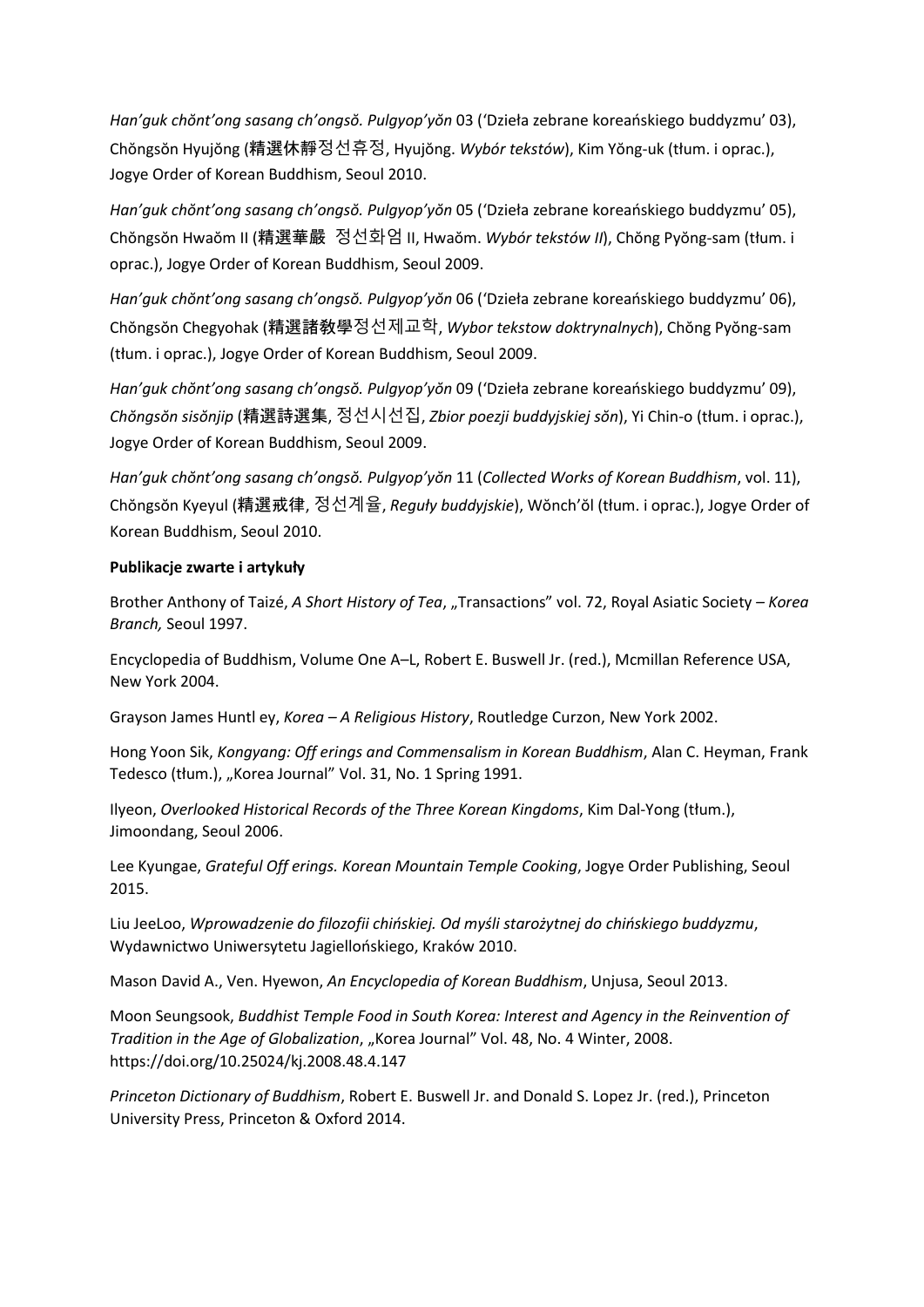#### **Źródła internetowe**

Chogye Order: Department of Buddhist Monastic Cuisine, Cultural Corps of Korean Buddhism, <http://koreatemplefood.com/> – dostęp: 5.01. 2019.

Ven. Suk Yong-un, *History and Philosophy of Korean Tea Art*, "Koreana" vol. 11, no. 4, Winter 1997, <https://www.koreana.or.kr/user/action/backIssueView.do> – dostęp: 6.01.2020.

Vinaya Pitaka,<http://www.palicanon.org/index.php/vinaya-pitaka> – dostęp: 5.01.2019.

# Iwona Kordzińska-Nawrocka **Koreańskie tradycje kulinarne w Japonii**

#### **Literatura przedmiotu**

Asakura Toshio, Nihonka shita Chōsen hantō no shoku, yakiniku o chūshin ni ('Zjaponizowane pożywienie z Półwyspu Koreańskiego, wokół yakiniku'), [w:] Nihon no shokuji bunka ('Japońska kultura jedzenia'), t. 2, Naomichi Ishige, Isao Kumakura (red.), Aji no Soshoku Bunka Sentā, Tōkyō 1999, s. 238-256.

Chung Hae Kyung, Yang Hye Jeong, Shin Dayeon, Chung Kyung Rhan, Aesthetics of Korean foods: The symbol of Korean culture, "Journal of Ethnic Foods" nr 3/2016, s. 178-188. <https://doi.org/10.1016/j.jef.2016.09.001>

Kanayama Nobuo, Nihon, Kankoku, Taiwan, Hikaku seikatsu bunkajiten ('Japonia, Korea, Tajwan: słownik komparatystyczny dotyczący życia codziennego i kultury'), Taishūkan Shoten, Tōkyō 1988.

Kang Soon Ah, Oh Hyun Ji, Jang Dai Ja, Kim Min Jung, Kwon Dae Young, Siwonhan-mat: The third taste of Korean foods, "Journal of Ethnic Foods" nr 3/2016, s. 61-68. <https://doi.org/10.1016/j.jef.2016.02.004>

Korean diet: Characteristics and historical background, artykuł zbiorowy (Kim Soon Hee, Kim Myung Sunny, Lee Myoung Sook, Park Yong Soon, Lee Hae Jeong, Kang Soon-ah, Lee Hyun Sook, Lee Kyung-Eun, Yang Hye Jeong, Kim Min Jung, Lee Young-Eun, Kwon Dae Young), "Journal of Ethnic Foods" nr 3/2016, s. 26-31.

Kumakura Isao, E to mono de miru Nihon no shokuji bunkashi ('Historia japońskiej kultury pożywienia, patrząc na ilustracje i potrawy'), [w:] Nihon no shokuji bunka ('Japońska kultura jedzenia'), t. 2, Naomichi Ishige, Isao Kumakura (red.), Aji no Soshoku Bunka Sentā, Tōkyō 1999, s. 257-280.

Kwon Dae Young, Chung Kyung Rhan, Korean Diet and their Tastes, [w:] Korean Functional Foods: Composition, Processing and Health Benefits, Kun Young Park, Dae Young Kwon, Ki Won Lee, Sunmin Park (red.), CRS Press, Taylor & Francis Group, Boca Raton (FL), London, New York 2018, s. 38-57. <https://doi.org/10.1201/9781315156453-2>

Kwon Yongseok, Kanryū to Nichiryū, bunka kara yomitoku Nikkan shinjidai ('Fala koreańska i japońska, Nowa epoka relacji japońsko-koreańskich wyczytana z kultury'), NHK Shuppan, Tōkyō 2010.

Lee Cherl Ho, Korean Foods - History, Culture and Characteristics, [w:] Korean Functional Foods: Composition, Processing and Health Benefits, Kun Young Park, Dae Young Kwon, Ki Won Lee, Sunmin Park (red.), CRS Press, Taylor & Francis Group, Boca Raton (FL), London, New York 2018, s. 15-37. <https://doi.org/10.1201/9781315156453-1>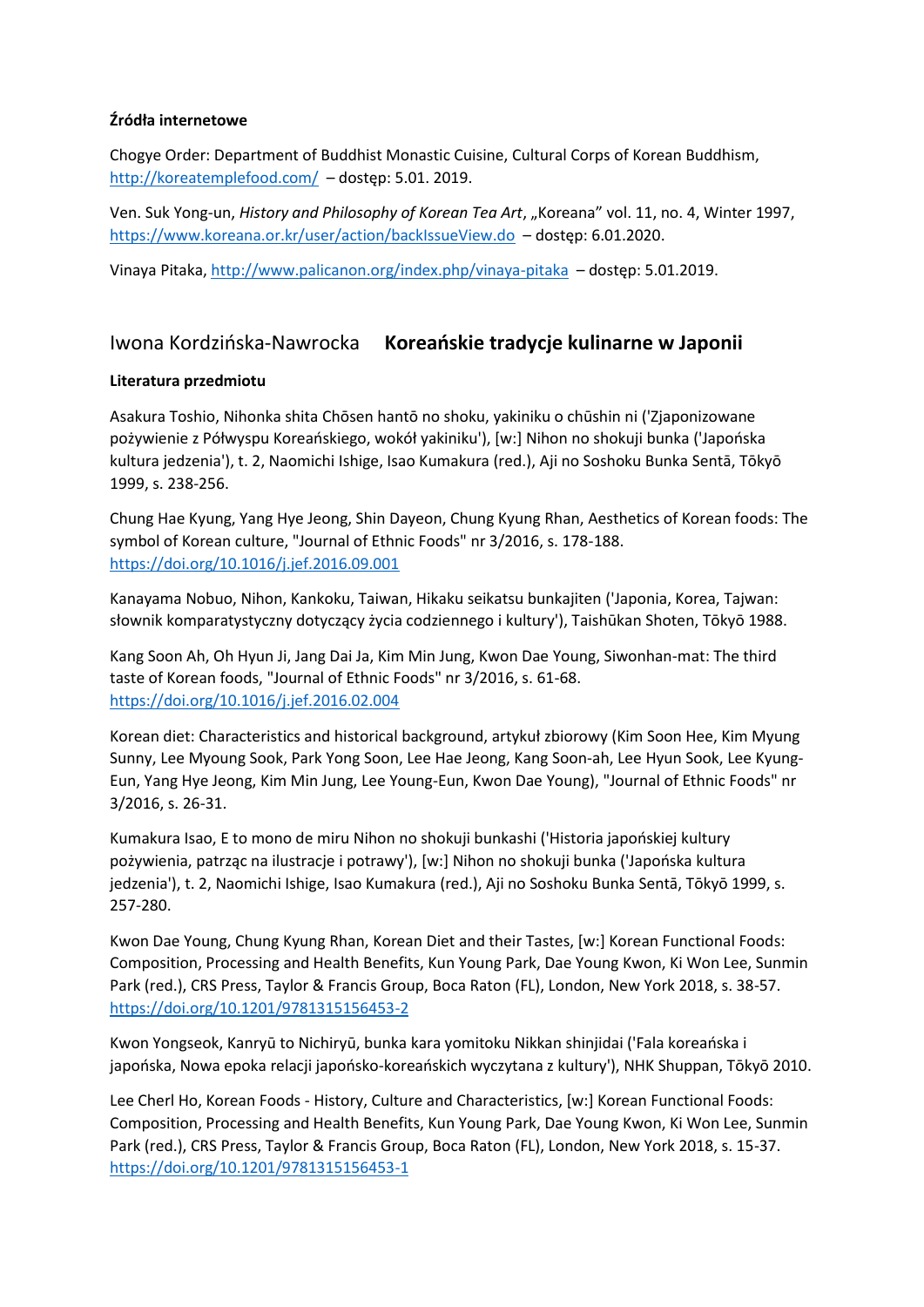Lewis James B., Frontier Contact between Choson Korea and Tokugawa Japan, Routledge Curzon, London, New York, 2003.

Nihon kokugo daijiten ('Wielki słownik języka japońskiego'), słownik elektroniczny CASIO XD-U6900.

Niijima Shigeru, Soba nyōmon ('Wprowadzenie do makaronu gryczanego soba'), Hoikusha, Ōsaka 1975.

Nikkan bunkaron. Nikkan bunka no dōshitsusei to ishitsusei ('Dyskurs na temat kultury japońskiej i koreańskiej. Podobieństwa i różnice obu kultur'), redakcja Stowarzyszenie Kultur Japonii i Korei (red.), Gakuseisha, Tōkyō 1994.

Satō Masatoshi, Heian jidai no tennō to kanryōsei ('Cesarz i system urzędów w okresie Heian'), Tōkyō Daigaku Shuppankai, Tōkyō 2008.

Suzuki Ryōichi, Nihonjin no aji wa sekai ichi ('Smak Japończyków jest najlepszy na świecie'), Kōsaidō Shuppan, Tōkyō 2013.

Takatsuki Yasushi, Warikan ni suru Nihonjin, ogori ga futsū Kankokujin ('Japończycy, którzy dzielą rachunki po połowie, Koreańczycy, dla których normą jest stawianie innym'), Kadogawa Gakugei Shuppan, Tōkyō 2012.

Woong Joe Kang, The Korean Struggle for International Identity in the Foreground of the Shufeldt Negotiation, 1866-1882, University Press of America, Lanham (MD) 2005.

Yim Young Cheol, Ide Risako, Hashi to chokkaraku. Kotoba to bunka no Nikkan hikaku ('Pałeczki. Porównanie języka i kultury krajów Japonii i Korei'), Taishūkan Shoten, Tōkyō 2012.

Yoon Tae-Jin, King Bora, Emergence, Evolution, and Extension of Hallyu Studies. What have Scholars Found from Korean Pop Culture in the Last Twenty Years?, [w:] The Korean Wave: Evolution, Fandom, and Transnationality, Tae-Jin Yoon, Dau Yong Jin (red.), Lexington Books, London 2017, s. 3- 23.

## **Źródła internetowe**

Badania Instytutu Badawczego NHK, *Nikkan o meguru genzai, kako, mirai* (Teraźniejszość, przeszłość, przyszłość w relacjach koreańsko-japońskich), Instytut Badawczy Telewizji NHK, [https://www.nhk.or.jp/bunken/summary/research/report/2010\\_11/101101.pdf](https://www.nhk.or.jp/bunken/summary/research/report/2010_11/101101.pdf) – dostęp 10.10.2020.

Strona firmy Fukuya, głównego producenta *mentaiko*:<https://www.fukuya.com/lp/hitosuji/> – dostęp 10.10.2021.

#### **Filmografia**

*Dae Jang-geum*, (*Jewel in the Palace,* jap. *Kyūtei nyokan Changumu no chikai*, 'Przysięga damy dworu Changum'), 20-odcinkowy serial historyczny, stacja telewizyjna MBC, reżyseria Lee Byung Hoon, 2003.

*Gyeoul yeonga (Winter sonata,* jap. *Fuyu no sonata*, 'Zimowa sonata'), 20-odcinkowy serial obyczajowy, stacja telewizyjna KBS2, reżyseria Yoon Seok ho, 2002.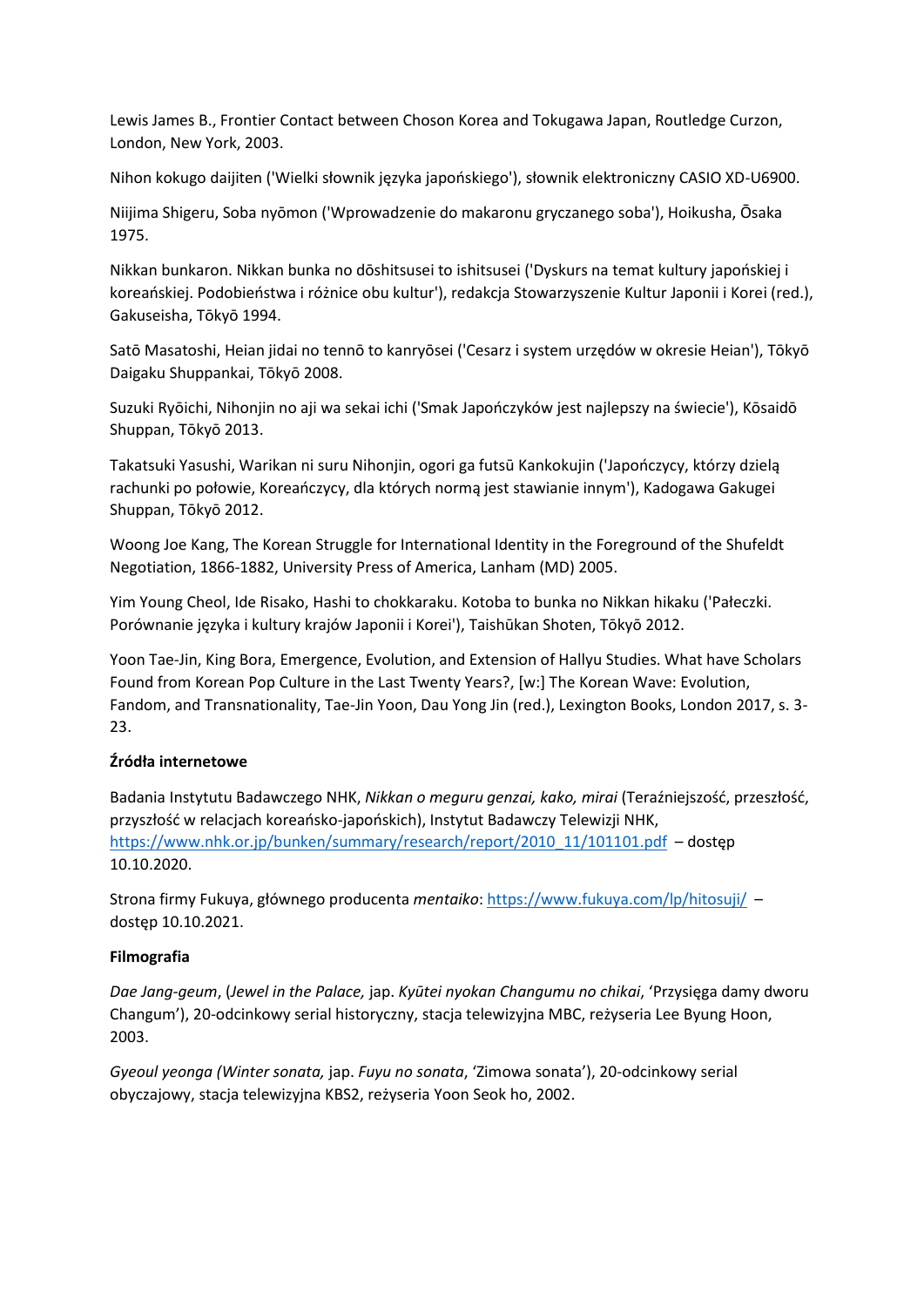# Jeong In Choi **Symbolika ryżu w przysłowiach i frazeologizmach Koreańskich**

Cheon Chisu, Woorimal soktamsajŏn 우리말 속담사전, Maewŏltang, Buchon 2005.

Gungnipkugŏwŏn P'yojunkugŏtaesajŏn 국립국어원 표준국어사전, [http://stdweb2.korean.go.kr](http://stdweb2.korean.go.kr/)

Kang Woosoon, An Analysis of Korean Proverbs Related with Pap 'rice', Hangukchŏngbokwahakhoe ŏnŏkonghakyŏnguhoe haksulpalp'yo nonmunjip '밥' 과 관련된 한국어 속담 분석, (Hangukjŏngbokwahakhoe ŏnŏkon ghakyŏnguhoe), [w:] 1997 nyŏndo cheqhoe han'gŭl mit han'gugŏ chŏngboch'ŏri haksultaehoe, <https://www.dbpia.co.kr/Journal/articleDetail?nodeId=NODE01075154> – dostęp 29.09.2020, s. 367–374.

Kim Suk Shin, Food ethics approach to Korean food proverbs 한국 음식 속담 에 대한 음식 윤리적 접근, Department of Food Science and Nutrition, The Catholic University of Korea, Buchon 2012. <https://doi.org/10.7318/KJFC/2012.27.2.157>

Oum Tae Hyun, A semantic research on Romanian and Korean proverb 루마니아어와 한국어 속담에 대한 의미론적 고찰, East European and Balkan Institute, Hankuk University of Foregin Studies, Seoul 2004.

Park Jeonga, Soktam han sang p'ujimhane 속담 한 상 푸짐하네, Kaeamnamu, Seoul 2015.

Park Kyubyong, Elliott Michael, Dictionary of Korean Idioms 한국어 관용 어 사전, Munyaerim, Seoul 2013.

Park Yeongjun, Choi Kyeongbong, Kwanyongŏ sajŏn 관용어 사전, wyd. 4, Taehaksa, Seoul 2005.

Suh Cheong-Soo, An Encyclopedia of Korean Culture 한국 문화 백과사전, Hansebon, Seoul 2004.

# Magdalena Tomaszewska-Bolałek **Ttŏk – w kuchni i kulturze Korei**

## **Literatura przedmiotu**

*200 International Korean Menu Guide, The Korean Food Foundation, Gangnam-daero, Secho-gu, Seoul 2014.*

*Ah Kang Soon, Siwonhan-mat: the third taste of Korean foods, "Journal of Ethnic Foods" 3(1) 2016. <https://doi.org/10.1016/j.jef.2016.02.004>*

*Ahn Sung-Mo, The emergence of rice agriculture in Korea: Archaeobotanical perspectives, "Archaeological and Anthropological Sciences" 2(2) 2010. [https://doi.org/10.1007/s12520-010-0029-](https://doi.org/10.1007/s12520-010-0029-9) [9](https://doi.org/10.1007/s12520-010-0029-9)*

*An HyoJin, Oh Se-Young, Study on the Acceptance Process of Milk and Dairy Products in Korea during the 19th Century and the Japanese Colonial Period (1884~1938), "Journal of the Korean Society of Food Culture" 33(4) 2018.*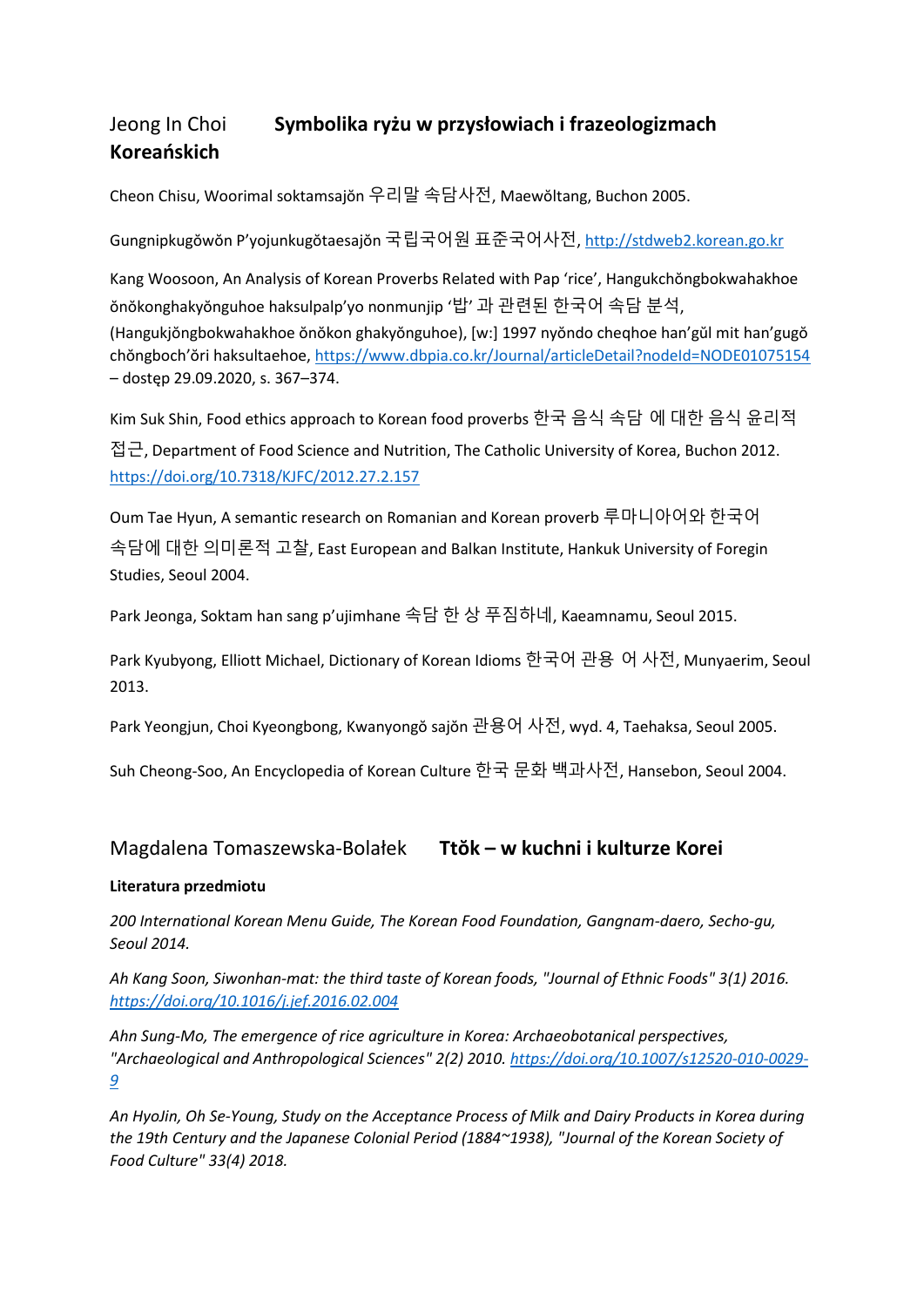*Cha Gyung-Hee, Yu Ahe-Ryung, Culinary Review of [Eumsigbangmun], "Korean Journal of Food and Cookery Science" 30(1) 2014, s. 92-93. <https://doi.org/10.9724/kfcs.2014.30.1.092>*

*Chung Hae-Kyung, Recovering the royal cuisine in Chosun Dynasty and its esthetics, "Journal of Ethnic Foods" 4(4) 2017. <https://doi.org/10.1016/j.jef.2017.12.001>*

*Chung Hae-Kyung, Research on Chosŏn royal birthday cuisine memos, "Journal of Ethnic Foods" 5(4) 2018. <https://doi.org/10.1016/j.jef.2017.12.001>*

*Chung Kyung Rhan, Yang Hye-Jeong, Jang Dai-Ja, Kwon Dae Young, Historical and biological aspects of bibimbap, a Korean ethnic food, "Journal of Ethnic Foods" 2(2) 2015. <https://doi.org/10.1016/j.jef.2015.05.002>*

*Cwiertka Katarzyna, Cuisine, colonialism and cold war: Food in Twentiethcentury Korea, Reaktion Books, London 2013.*

*Han'guk Kukche Kyoryu Chaedan, Korean food guide in English, Development Company/i-ePUB, Inc., Goyang-si, 2014.*

*Hansik Chaedan, Great food, great stories from Korea, Korean Food Foundation, Seoul 2012.*

*Hansik Chaedan, Jewels of the palace: royal recipes from old Korea, Korean Food Foundation, Seoul 2015.*

*Katon Marek Porcjusz, O gospodarstwie rolnym, Ireneusz Mikołajczyk (tłum.), Wydawnictwo Naukowe UMK, Toruń 2009.*

*Kendall Laurel, Shamans, Housewives, and Other Restless Spirits: Women in Korean Ritual Life, University of Hawaii Press, Honolulu 2008.*

*Kim Bok-Rae, Research on Food Tourism by Foreign Visitors in Seoul, [w:] Conference on Chinese Food Culture, Nowe Tajpej 2015.*

*Kim Hee Sup, Funeral foods and its role as vehicle of communication, Social System Study 7/2017, Ritsumeikan University, Kyoto 2017.*

*Kim Jun-Hee, Jeong Hang-Jin, Oh Wang-Kyu, A Literature Review Investigation Collecting and Cooking Methods of Ttŏk (Rice Cake) in [Gyuhapchongseo], "The Korean Journal of Food And Nutrition" 25(4) 2012. <https://doi.org/10.9799/ksfan.2012.25.4.1061>*

*Kim Kwang Ok, Rice cuisine and cultural practice in contemporary Korean dietary life, [w:] Reorienting Cuisine: East Asian Foodways in the Twenty-First Century, Kwang Ok Kim (red.), Berghahn Books, New York 2015.*

*Koehler Robert, Han'guk Kukche Kyoryu Chaedan, Traditional Food: A Taste of Korean Life (Korea Essentials), Seoul Selection USA, 2011.*

*Korean Food Foundation, Korean kitchen - 75 healthy, delicious and easy recipes, Hollym International Corp., 2015.*

*Lee Chang Hyeon, Kim Young, Jongka, the traditional Korean family: Exploring jongka food in the context of Korean food categories, "Journal of Ethnic Foods" 5(1) 2018. <https://doi.org/10.1016/j.jef.2018.02.006>*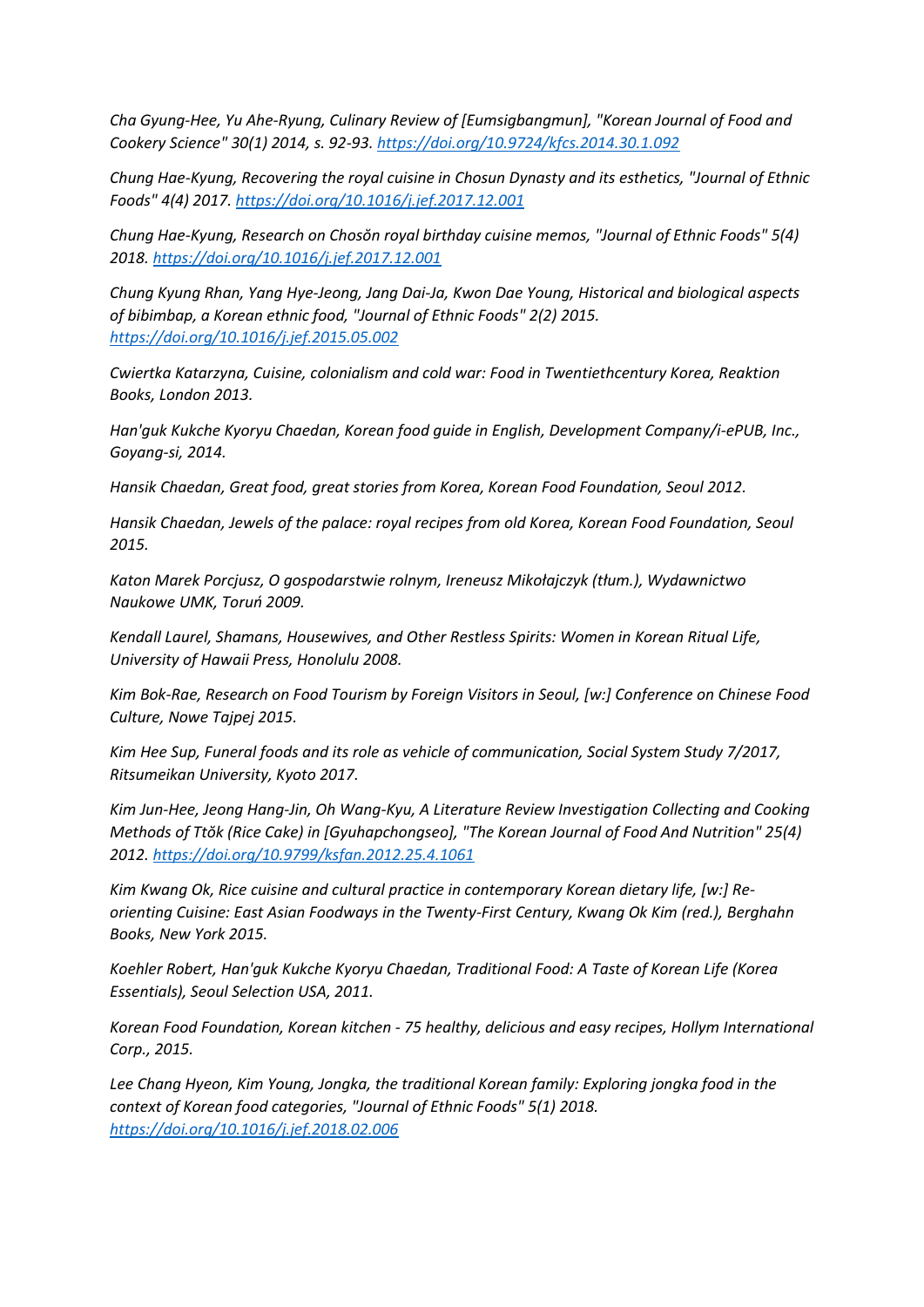*Lee Chang Hyeon, Kim Young, Kim Yang Suk, Yun Young, Ancestral ritual food of Korean jongka: Historical changes of the table setting, "Journal of Ethnic Foods" 5(2) 2018. <https://doi.org/10.1016/j.jef.2018.06.001>*

*Liacouras Chris A., Piccoli David A., Pediatric Gastroenterology: Requisites, Elsevier Health Sciences, 2007.*

*Nowakowska Magdalena, Starożytna Grecja od kuchni, Wydawnictwo Naukowe PWN, Warszawa 2017.*

*Oh Soon-Duk, Lee Gui-Chu, A literature review on the types of Joseon dynasty ttŏk (Korean rice cake) according to its main ingredient, "Journal of the Korean Society of Food Culture" 25(1) 2010*

*Oh Soon-Duk, Lee Gui-Chu, A literature review on the types and cooking methods for Chosŏn Dynasty ttŏk (Korean rice cake) according to its sub-ingredients, "Journal of the Korean Society of Food Culture" 25(5) 2011.*

*Pettid Michael J., Korean Cuisine: An Illustrated History, Reaktion Books, London 2008.*

*Tomaszewska-Bolałek Magdalena, Japońskie słodycze, Hanami, Warszawa 2013.*

*Tomaszewska-Bolałek Magdalena, Tradycje kulinarne Korei, Hanami, Warszawa 2015.*

*Yoon Seo-seok, Cho Yoon-jung, Park Hyun-ju, Festive Occasions: the Customs in Korea, vol. 24, Ewha Womans University Press, Seoul 2008.*

#### **Źródła internetowe**

*Campaign Starts to Globalize Korean Food, "Korean Times",* <http://m.koreatimes.co.kr/pages/article.asp?newsIdx=32807> – dostęp 1.01.2019.

*Kimjang, making and sharing kimchi in the Republic of Korea*[, https://ich.unesco.org/en/RL/kimjang](https://ich.unesco.org/en/RL/kimjang-making-and-sharing-kimchi-in-therepublic-of-korea-00881)[making-and-sharing-kimchi-in-therepublic-of-korea-00881](https://ich.unesco.org/en/RL/kimjang-making-and-sharing-kimchi-in-therepublic-of-korea-00881) – dostęp 1.01.2019.

*Tttŏk Museum*,<http://www.kfr.or.kr/eng/history.asp> – dostęp 1.01.2019.

# Hyerim Pak **Alkohol w życiu Koreańczyków**

## **Publikacje zwarte i artykuły**

Chŏng Hŭng-Mo, Ch'wirakshijoŭi cheyangsang (취락시조의 제양상), "Hanminchokmunhwayŏngu" 2010, z. 34, s. 31–62. <https://doi.org/10.1007/s00058-010-0453-3>

Chu Yŏng-Ha, Sikt'ak wiŭi han'guksa: Menyuro pon 20-segi hanguk ŭmsikmunhwasa (식탁 위의 한국사: 메뉴로 본 20세기 한국 음식문화사), Humanist, Seoul 2013.

Kim Hŭng-Kyu i in., Koshijo deit'ŏbeisŭŭi kyeryangchŏk punsŏkkwa shijosaŭi chihyŏngdo (고시조 데이터베이스의 계량적 분석과 시조사의 지형도), Research Institute of Korean Studies Korea University, Seoul 2002.

Son Chŏng-In, An Min-Yŏng maehwasaŭi sŏngkyŏkkwa ŭimi (안민영 매화사의 성격과 의미), "Hanminchokŏmunhak" 2012, z. 62, s. 339–367.